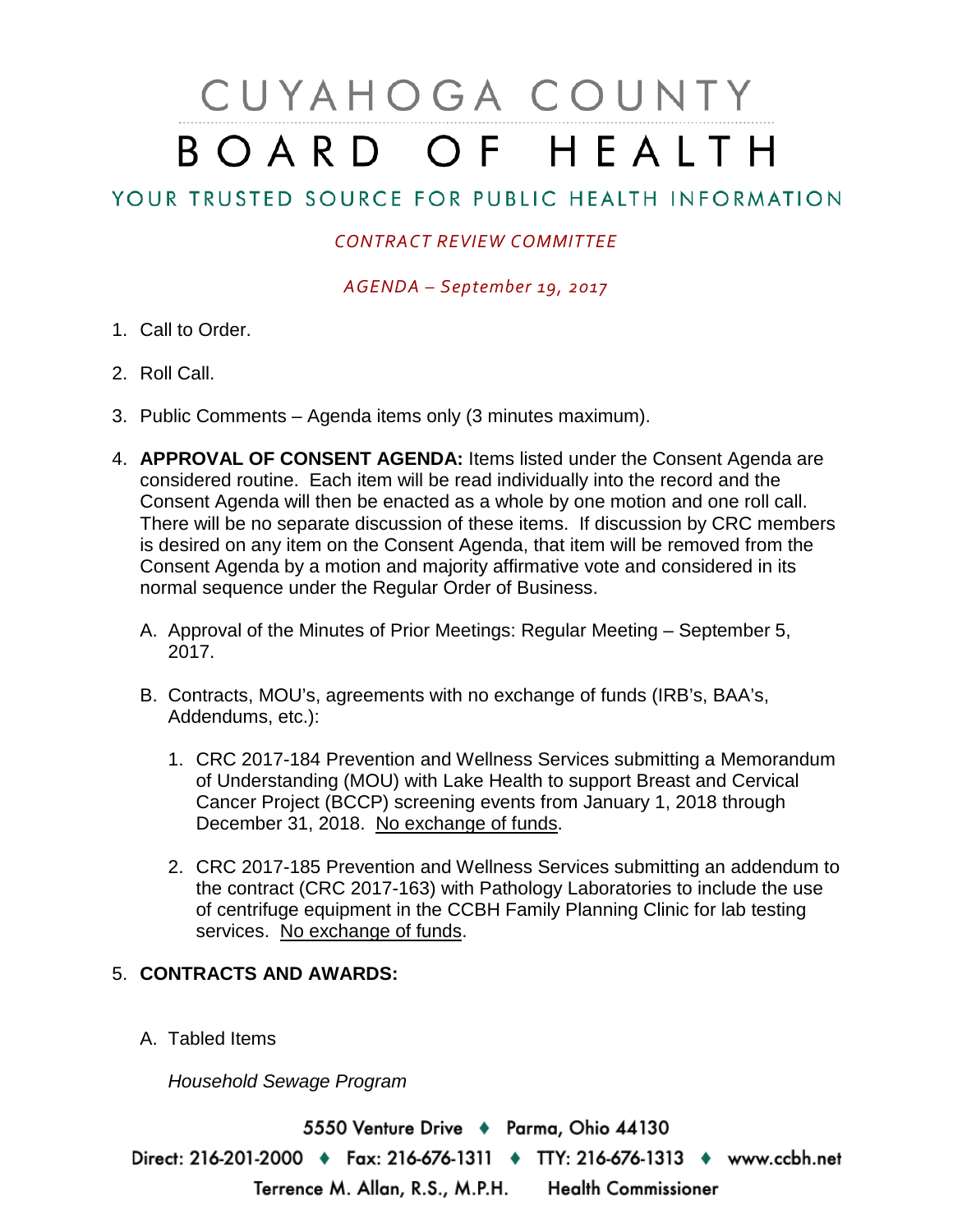- 1. CRC 2017-175 7242 W  $130^{th}$  St. Middleburg Heights, Ohio 44130
- 2. CRC 2017-176 7595 Webster Rd. Middleburg Heights, Ohio 44130
- B. New Items For Review
	- 1. Bid/Quote Openings ≥ \$25,000.00

None

2. Bid/Quote Openings < \$25,000.00

*Lead Program* 

- a. CRC 2017-186 2103 & 2105 Lewis Dr., Down & Up Lakewood, Ohio 44107
- b. CRC 2017-187 14608-10 Ardenall East Cleveland, Ohio 44112
- c. CRC 2017-188 2086 – 2088 Bunts Rd. Lakewood, Ohio 44107
- d. CRC 2017-189 1843 Knowles Ave. East Cleveland, Ohio 44112
- 3. Expenditures: Contracts < \$25,000.00
	- a. CRC 2017-190 Prevention and Wellness Services submitting an addendum to the contract (2017-161) with Germain & Company, Inc. under the Ryan White Part A grant to increase the amount to be paid to Germain & Company, Inc. from \$14,418.45 to \$24,418.45.

Purpose: To provide additional funds to assist staff with the annual grant application.

5550 Venture Drive ♦ Parma, Ohio 44130 Direct: 216-201-2000 ♦ Fax: 216-676-1311 ♦ TTY: 216-676-1313 ♦ www.ccbh.net Terrence M. Allan, R.S., M.P.H. **Health Commissioner**